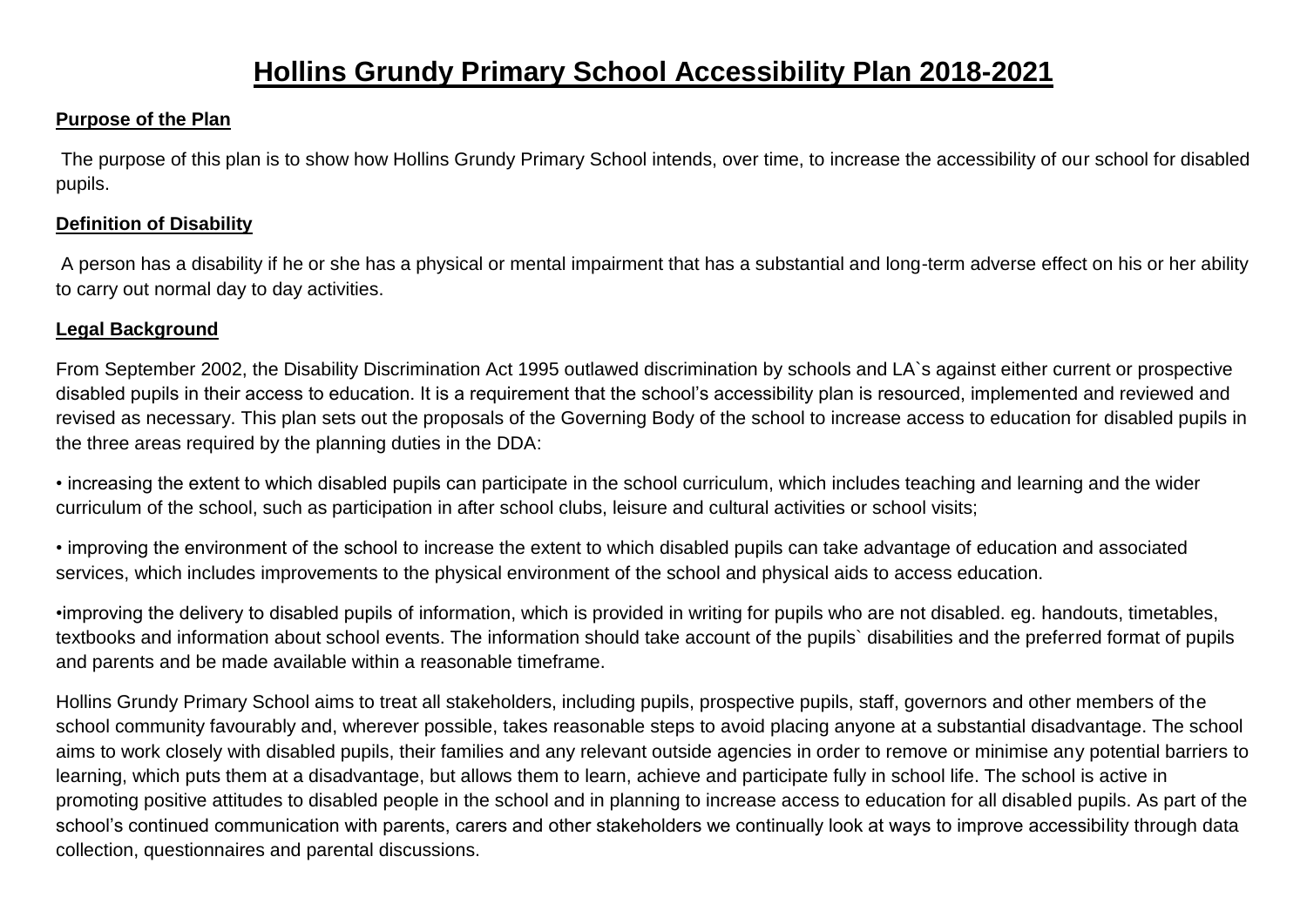#### **Contextual Information**

The majority of the school building and playground is accessible for a child in a wheelchair. The building has a lift and stair lifts as an alternative to steps, which is specifically designed for wheel chair use. The only part of the school grounds and building that is not suitable for wheel chairs is the lower playground.

#### **The Current Range of Disabilities within Hollins Grundy Primary School**

The school has children with a limited range of disabilities which include Autistic Spectrum Disorder, visual impairment and serious medical conditions with related susceptibility to infections. When children enter school with specific disabilities, the school contacts the LA professionals for assessments, support and guidance for the school and parents. We have a few children who have asthma and all staff are aware of these children. Inhalers are accessible and are kept in the classrooms. Some children have allergies or food intolerances/cultural food choices. All medical information is collated and available to staff, on the staff noticeboard. We have competent First Aiders who hold current First Aid certificates. All medication is kept in a central safe and secure place which has easy access for First Aiders and staff members. Administration of Medicines consent forms are filled in by parents outlining the illness and amount and time of medication. All medication that is given is recorded.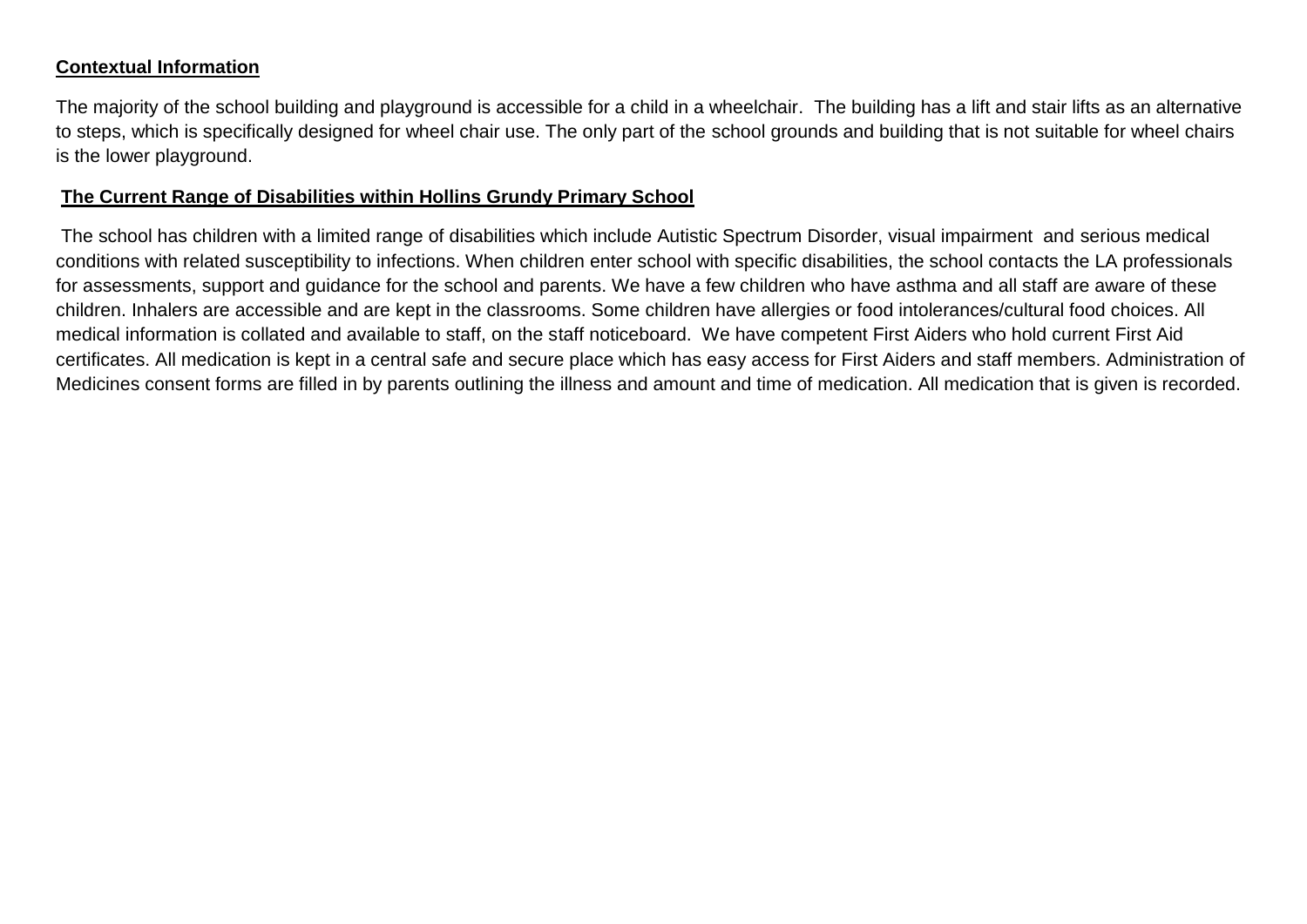# **Hollins Grundy Accessibility Plan 2018 – 2021**

| <b>Targets</b>                                                                                                                                                                                          | <b>Strategies</b>                                                                                                                                                                                                                                                                                                                                     | <b>Outcome</b>                                                                    | Timeframe    | <b>Achieved</b> |  |  |
|---------------------------------------------------------------------------------------------------------------------------------------------------------------------------------------------------------|-------------------------------------------------------------------------------------------------------------------------------------------------------------------------------------------------------------------------------------------------------------------------------------------------------------------------------------------------------|-----------------------------------------------------------------------------------|--------------|-----------------|--|--|
| <b>EQUALITY AND INCLUSION</b>                                                                                                                                                                           |                                                                                                                                                                                                                                                                                                                                                       |                                                                                   |              |                 |  |  |
| To ensure that the accessibility Plan<br>becomes an annual item at the FGB<br>meetings.                                                                                                                 | Clerk to governors to add to list   Adherence to legislation.<br>for FGB meetings.                                                                                                                                                                                                                                                                    |                                                                                   | Annually     |                 |  |  |
| To improve staff<br>awareness<br>of<br>disability issues.                                                                                                                                               | Review staff training needs.<br>Provide training for members of<br>school<br>community<br>the<br>as<br>appropriate.                                                                                                                                                                                                                                   | Whole school community<br>aware of issues                                         | On-going.    |                 |  |  |
| To ensure that all policies consider<br>the implications of disability access                                                                                                                           | Consider<br>during<br>review<br>of l<br>policies.                                                                                                                                                                                                                                                                                                     | Policies reflect current<br>legislation.                                          | On-going.    |                 |  |  |
| To ensure child recovering<br>from<br>medical<br>condition<br>has<br>serious<br>minimal risk of contracting infections                                                                                  | 48hr rule<br>Enforce<br>following<br>sickness or diarrhoea.<br>Parents to be reminded of need<br>to inform school about infections<br>that might cause problems.                                                                                                                                                                                      | Child continues to make<br>good recovery.                                         | Half termly. | ✓               |  |  |
| <b>PHYSICAL ENVIRONMENT</b>                                                                                                                                                                             |                                                                                                                                                                                                                                                                                                                                                       |                                                                                   |              |                 |  |  |
| To ensure that, where possible, the<br>school buildings and grounds are<br>accessible for all children and adults<br>and continue to improve access to<br>the school's physical environment<br>for all. | Audit of accessibility of school   Modifications<br>buildings<br>and<br>grounds<br>by <sub>1</sub><br>Governors. Suggest actions and<br>implement as budget allows.<br>Paint yellow edges on KS2<br>outside steps.<br>High contrast railings in KS2<br>Keep disabled parking space<br>clear for use by disabled drivers.<br>(No parking outside bays) | will<br>be<br>made<br>the<br>school<br>to<br>building<br>improve<br>to<br>access. | On-going.    | ✓               |  |  |